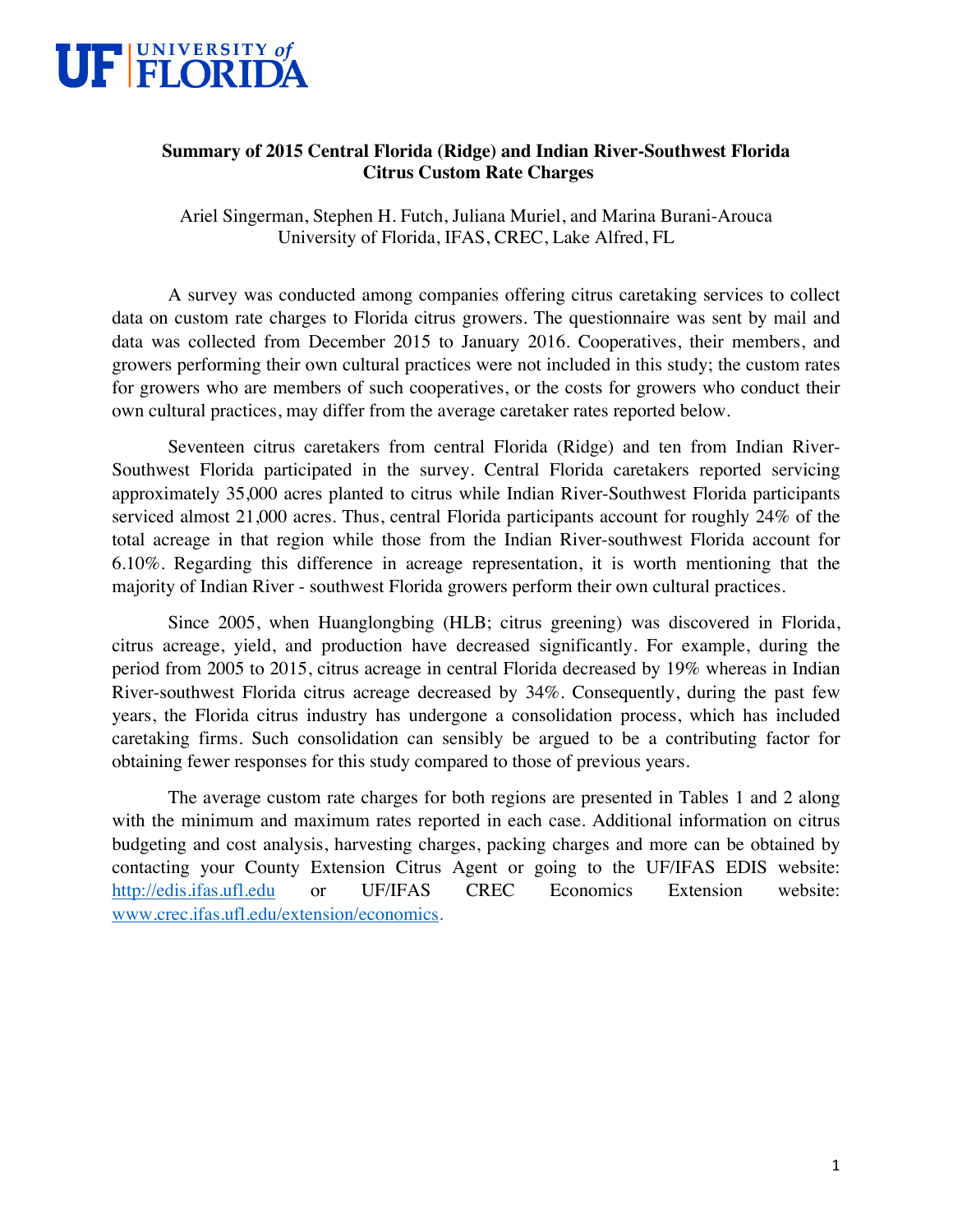| Unit<br><b>Grove Practice</b>             |      | <b>Rate Reported</b> |       |                      |  |
|-------------------------------------------|------|----------------------|-------|----------------------|--|
|                                           |      | Min                  | Max   | Average <sup>1</sup> |  |
| Land Preparation & Equipment <sup>2</sup> |      |                      |       |                      |  |
| Backhoe                                   | Hour | 45.00                | 75.00 | 58.71                |  |
| Chop                                      | Hour | 34.70                | 45.00 | 38.23                |  |
| V-Mower                                   | Acre | 13.50                | 16.50 | 15.00                |  |
| V-Mower                                   | Hour | 42.50                | 45.00 | 43.75                |  |
| Rotovate                                  | Hour | 30.00                | 75.00 | 46.33                |  |
| Ant Bait Application with ATV             | Hour | 27.50                | 40.00 | 31.38                |  |
| Scouting for Diseases and Pests           | Hour | 14.50                | 30.50 | 21.00                |  |
| <b>ATV with Driver</b>                    | Hour | 24.00                | 40.00 | 30.15                |  |
| ATV with Driver for Admire application    | Hour | 24.00                | 40.00 | 31.06                |  |
| <b>Flatbed Truck with Driver</b>          | Hour | 31.50                | 75.00 | 50.68                |  |
| Pickup Truck with Driver                  | Hour | 25.00                | 40.00 | 33.87                |  |
| <b>Tractor with Driver</b>                | Hour | 20.00                | 50.00 | 36.09                |  |
| Water Supply Truck with Driver            | Hour | 30.00                | 45.00 | 37.19                |  |
| General Labor <sup>3</sup>                | Hour | 13.50                | 20.00 | 16.56                |  |
| Mechanic Labor <sup>3</sup>               | Hour | 25.00                | 75.00 | 46.63                |  |
| Mechanic Labor with Truck                 | Hour | 45.00                | 85.00 | 58.58                |  |
|                                           |      |                      |       |                      |  |
| <b>Weed Management<sup>2</sup></b>        |      |                      |       |                      |  |
| Disc 7 - 8'                               | Acre | 9.00                 | 14.00 | 11.25                |  |
| Disc 7 - 8'                               | Hour | 35.00                | 40.00 | 37.25                |  |
| Disc 9 - 10'                              | Acre | 9.00                 | 13.19 | 12.05                |  |
| Disc 9 - 10'                              | Hour | 35.00                | 43.50 | 39.20                |  |
| Disc 11 - 12'                             | Acre | 9.00                 | 15.00 | 12.00                |  |
| <b>Bush Hog</b>                           | Hour | 24.00                | 42.00 | 35.63                |  |
| Mow 5 - 7'                                | Acre | 9.00                 | 14.00 | 12.00                |  |
| Mow 5 - 7'                                | Hour | 36.50                | 40.00 | 38.06                |  |
| Mow 8 - 12'                               | Acre | 9.00                 | 16.00 | 13.60                |  |
| Mow 8 - 12'                               | Hour | 38.00                | 45.00 | 40.88                |  |
| Mow 13 - 16'                              | Acre | 9.00                 | 15.00 | 12.70                |  |
| Mow 13 - 16'                              | Hour | 35.00                | 38.00 | 36.50                |  |
| Herbicide (Strip/Band - Single Boom)      | Acre | 13.81                | 18.00 | 16.03                |  |
| Herbicide (Strip/Band - Single Boom)      | Hour | 38.55                | 41.50 | 40.03                |  |
| Herbicide (Strip/Band - Double Boom)      | Acre | 14.00                | 16.50 | 15.30                |  |
| Herbicide (Strip/Band - Double Boom)      | Hour | 42.00                | 60.00 | 51.00                |  |
| Herbicide (Chemical Mow)                  | Acre | 3.75                 | 16.50 | 7.82                 |  |
| Herbicide (Chemical Mow)                  | Hour | 42.28                | 60.00 | 51.14                |  |

Table 1. Listing of 2015 custom rates reported by seventeen central Florida citrus caretakers.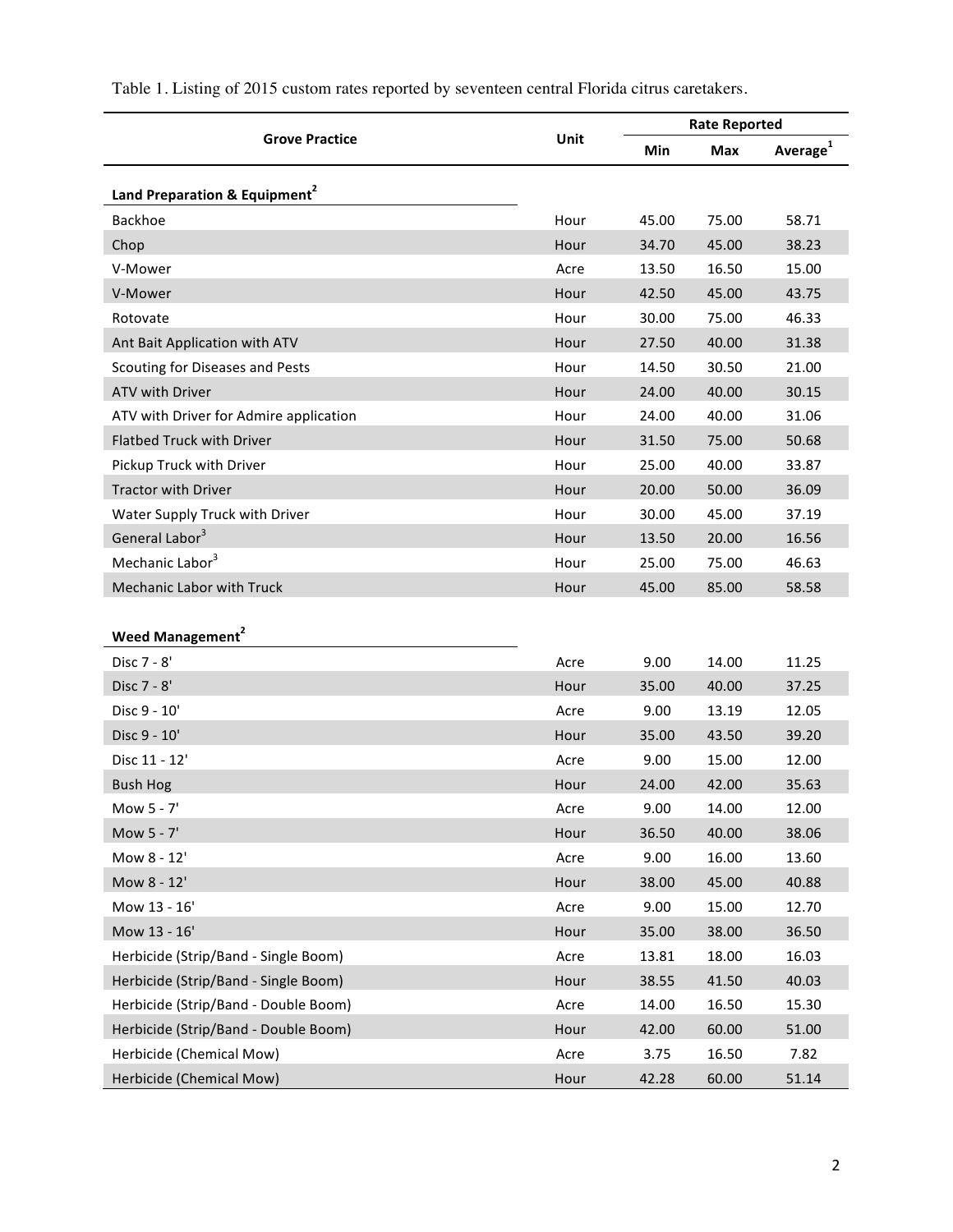| Unit<br><b>Grove Practice</b>                                   | <b>Rate Reported</b> |                                  |                      |        |
|-----------------------------------------------------------------|----------------------|----------------------------------|----------------------|--------|
|                                                                 | Min                  | Max                              | Average <sup>1</sup> |        |
| Spraying Air Blast Sprayer with Electronic Sensors <sup>4</sup> |                      |                                  |                      |        |
| 125 GPA Engine Powered (500 gallons tank)                       | Acre                 | 27.50                            | 30.00                | 28.75  |
|                                                                 |                      | PTO Powered (1,000 gallons tank) |                      |        |
| 16 to 25 GPA                                                    | Acre                 | 14.57                            | 15.50                | 15.04  |
| <b>50 GPA</b>                                                   | Acre                 | 15.00                            | 25.00                | 19.56  |
| <b>100 GPA</b>                                                  | Acre                 | 21.88                            | 30.00                | 27.20  |
| <b>125 GPA</b>                                                  | Acre                 | 25.00                            | 32.00                | 29.75  |
| <b>150 GPA</b>                                                  | Acre                 | 20.00                            | 34.00                | 28.85  |
| 250 GPA                                                         | Acre                 | 25.00                            | 38.00                | 33.42  |
| <b>500 GPA</b>                                                  | Acre                 | 30.00                            | 52.00                | 41.67  |
| Irrigation <sup>2</sup>                                         |                      |                                  |                      |        |
| Start/Stop, System Supervision                                  | Hour                 | 16.00                            | 40.00                | 28.79  |
| Start/Stop, System Supervision                                  | Run                  | 17.50                            | 50.00                | 35.75  |
| Maintenance of Drip System                                      | Hour                 | 14.00                            | 37.50                | 21.35  |
| Maintenance of Microsprinkler System                            | Hour                 | 13.50                            | 37.50                | 22.10  |
| Water Furrow Shaper                                             | Acre                 | 30.00                            | 35.00                | 32.50  |
| Ditch Mower                                                     | Hour                 | 36.00                            | 75.00                | 60.33  |
| Fertilizer <sup>2</sup>                                         |                      |                                  |                      |        |
| Injection of Liquid Fertilizer into Irrigation System           | Acre                 | 2.00                             | 4.50                 | 3.22   |
| Injection of Liquid Fertilizer into Irrigation System           | Hour                 | 22.00                            | 50.00                | 38.83  |
| Fertilizer- every middle                                        | Acre                 | 8.00                             | 15.00                | 11.10  |
| Fertilizer- every other middle                                  | Acre                 | 6.29                             | 10.00                | 8.45   |
| VRT Spreader - every middle                                     | Acre                 | 8.00                             | 15.00                | 12.53  |
| VRT Spreader - every other middle                               | Acre                 | 7.00                             | 11.50                | 8.90   |
| Lime or Dolomite                                                | Acre                 | 9.60                             | 15.00                | 11.92  |
| Lime or Dolomite                                                | Ton                  | 9.00                             | 11.00                | 10.00  |
| <b>Hand Spread</b>                                              | Acre                 | 14.90                            | 28.00                | 21.45  |
| <b>Hand Spread</b>                                              | Hour                 | 13.50                            | 37.50                | 21.22  |
| Fertilizer Spreader (cost of tractor + spreader)                | Hour                 | 27.00                            | 38.00                | 33.66  |
| Pruning <sup>2</sup>                                            |                      |                                  |                      |        |
| <b>Tractor Mounted Double Side</b>                              | Hour                 | 150.00                           | 215.00               | 182.50 |
| Self Propelled Double Side                                      | Hour                 | 215.00                           | 300.00               | 268.50 |
| Self Propelled                                                  | Hour                 | 215.00                           | 300.00               | 254.75 |
| Brush Removal (push out of the grove)                           | Hour                 | 16.00                            | 70.00                | 55.12  |
| Chop Brush                                                      | Hour                 | 34.70                            | 36.00                | 35.23  |
| Mow Brush                                                       | Hour                 | 24.00                            | 45.00                | 36.46  |
| Front-end Loader                                                | Hour                 | 60.00                            | 95.00                | 69.23  |

Table 1. Listing of 2015 custom rates reported by seventeen central Florida citrus caretakers (cont'd).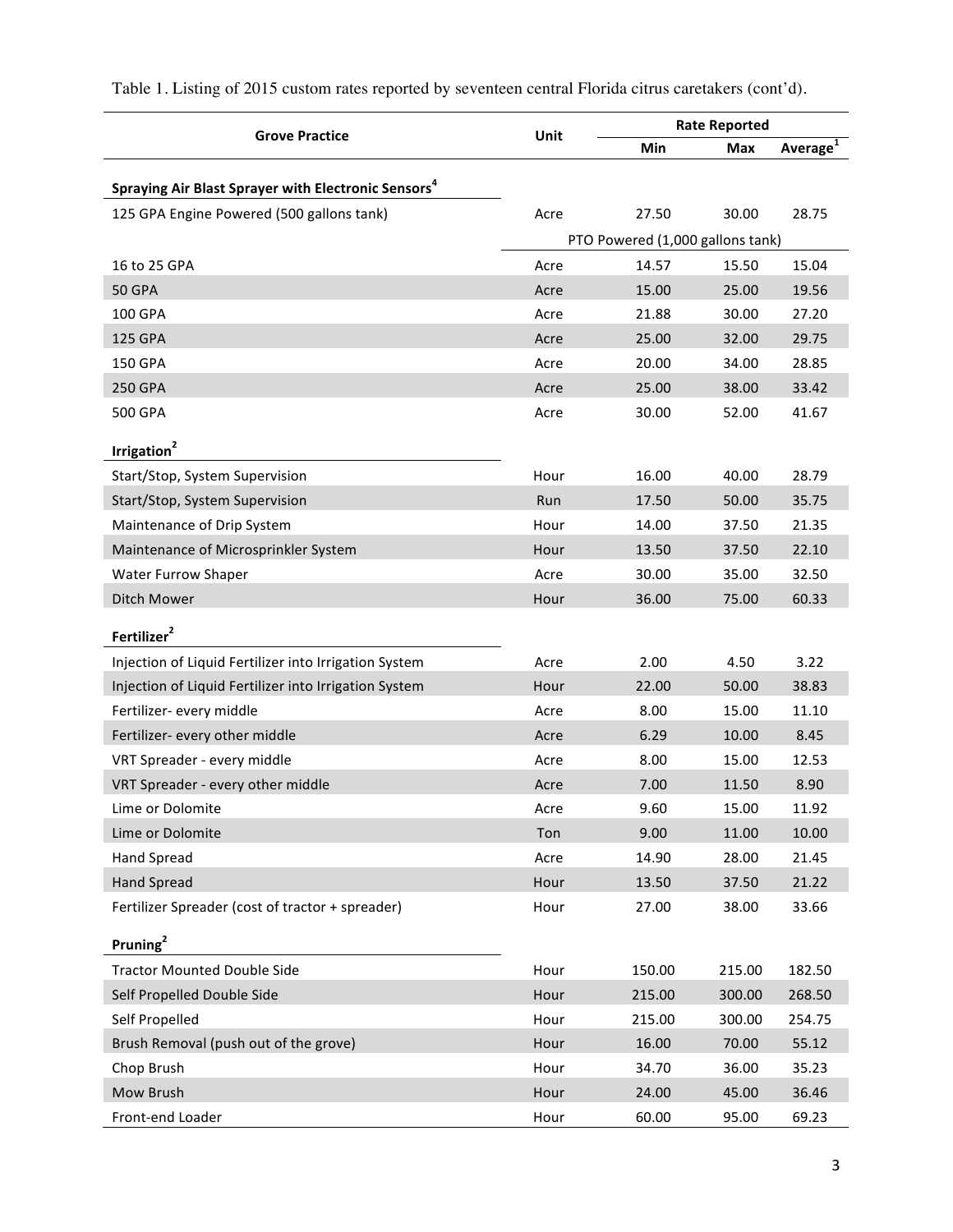| <b>Grove Practice</b>                                                                        | Unit        | <b>Rate Reported</b> |            |                      |
|----------------------------------------------------------------------------------------------|-------------|----------------------|------------|----------------------|
|                                                                                              |             | Min                  | <b>Max</b> | Average <sup>1</sup> |
| <b>Tree Removal</b>                                                                          |             |                      |            |                      |
| <b>Tree Clipping</b>                                                                         | Hour        | 63.00                | 85.00      | 70.80                |
| <b>Grinding Clipped Tree</b>                                                                 | Hour        | 160.00               | 170.00     | 165.00               |
| Hauling Clipped Tree Out of Grove                                                            | Hour        | 60.00                | 75.00      | 68.33                |
| Front-end Loader                                                                             | Hour        | 60.00                | 95.00      | 69.34                |
|                                                                                              |             |                      |            |                      |
| <b>Tree Resetting</b>                                                                        |             |                      |            |                      |
| <b>Rotovate Tree Site</b>                                                                    | Hour        | 38.00                | 45.00      | 41.60                |
| Plant Tree and First Watering                                                                |             |                      |            |                      |
| 1-2 trees per acre                                                                           | <b>Tree</b> | 2.00                 | 4.00       | 3.00                 |
| 3-5 trees per acre                                                                           | Tree        | 2.00                 | 3.50       | 2.83                 |
| 6-10 trees per acre                                                                          | <b>Tree</b> | 2.00                 | 3.00       | 2.58                 |
| 11-25 trees per acre                                                                         | Tree        | 1.75                 | 2.50       | 2.06                 |
| 26+ trees per acre                                                                           | <b>Tree</b> | 1.70                 | 2.25       | 1.98                 |
| Plant Tree and First Watering                                                                | Hour        | 13.50                | 20.00      | 16.17                |
| Install Tree wrap                                                                            | Hour        | 13.50                | 20.00      | 16.38                |
|                                                                                              |             |                      |            |                      |
| <b>Grove Management</b>                                                                      |             |                      |            |                      |
| <b>Grove Care Supervision</b>                                                                | Acre/month  | 1.25                 | 10.00      | 4.43                 |
| <b>Chemical/Handling Supervision</b>                                                         | Percent     | 10.00                | 25.00      | 17.25                |
| Marketing and Fruit Handling                                                                 | Box         | 0.15                 | 0.25       | 0.20                 |
| Travel/Set up Charge<br>$1$ Calculated by averaging the total number of data points reported | Hour        | 50.00                | 75.00      | 61.25                |

Table 1. Listing of 2015 custom rates reported by seventeen central Florida citrus caretakers (cont'd).

 $^1$  Calculated by averaging the total number of data points reported.<br><sup>2</sup> Rates include labor and equipment.

 $3$  Rates only include labor.

 $4$  Rates are based on every middle application.

 $^5$  Some rates include labor and equipment and others only include labor.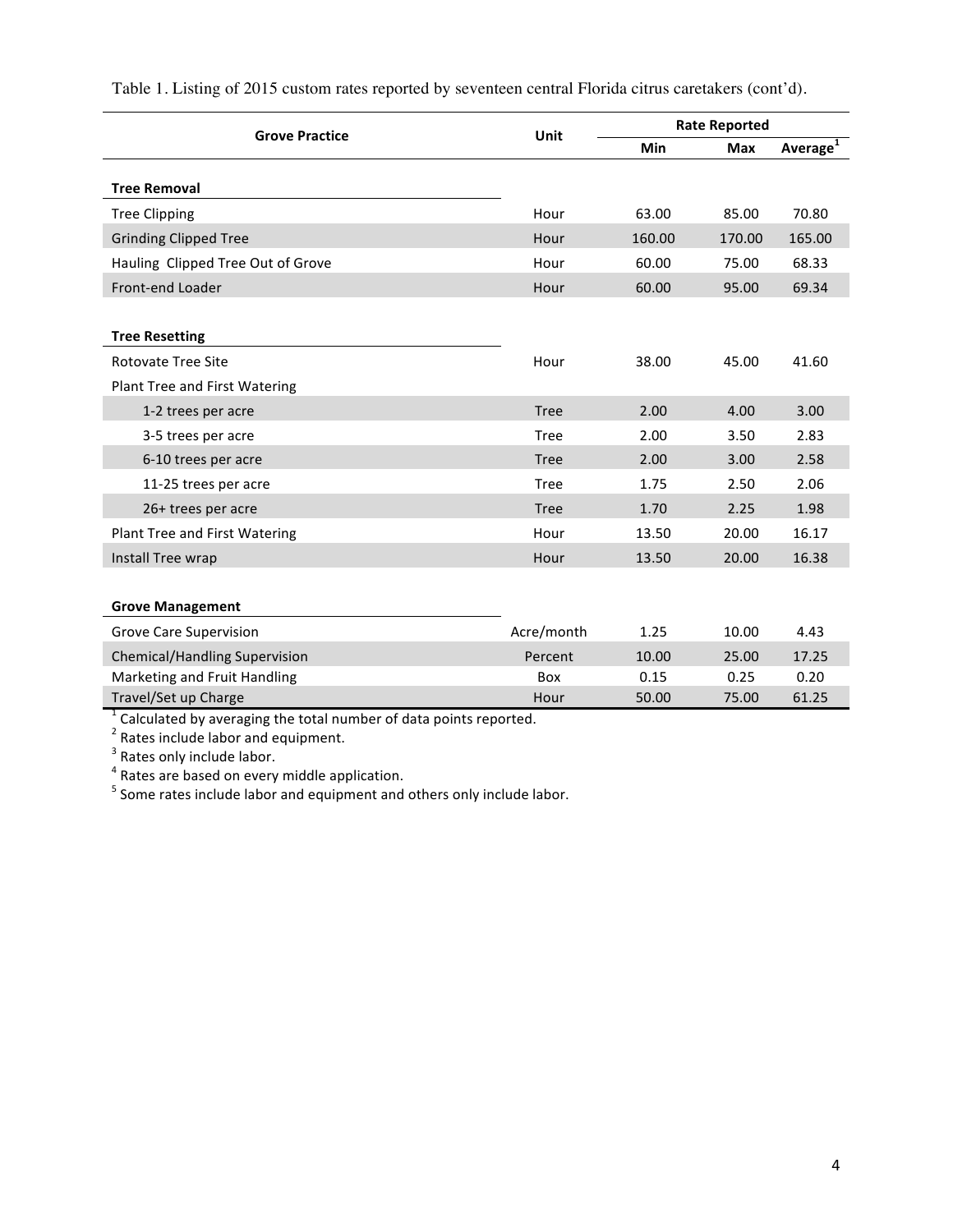| <b>Grove Practice</b>                                     | Unit |                                  | <b>Rate Reported</b> |                                            |  |  |
|-----------------------------------------------------------|------|----------------------------------|----------------------|--------------------------------------------|--|--|
|                                                           |      | Min                              | <b>Max</b>           | Average <sup>1</sup>                       |  |  |
| Land Preparation & Equipment <sup>2</sup>                 |      |                                  |                      |                                            |  |  |
| Backhoe                                                   | Hour | 40.00                            | 75.00                | 55.17                                      |  |  |
| V-Mower                                                   | Acre | 13.00                            | 16.00                | 14.30                                      |  |  |
| V-Mower                                                   | Hour | 45.00                            | 75.00                | 58.33                                      |  |  |
| Rotovate                                                  | Hour | 50.00                            | 75.00                | 59.00                                      |  |  |
| Ant Bait Application with ATV                             | Acre | 5.00                             | 10.00                | 7.00                                       |  |  |
| Scouting for Diseases and Pests                           | Hour | 40.00                            | 50.00                | 45.00                                      |  |  |
| ATV with Driver                                           | Hour | 16.50                            | 35.00                | 26.40                                      |  |  |
| ATV with Driver for Admire application                    | Hour | 25.00                            | 35.00                | 29.31                                      |  |  |
| <b>Flatbed Truck with Driver</b>                          | Hour | 75.00                            | 100.00               | 87.50                                      |  |  |
| Pickup Truck with Driver                                  | Hour | 30.00                            | 50.00                | 40.36                                      |  |  |
| <b>Tractor with Driver</b>                                | Hour | 35.00                            | 52.00                | 42.00                                      |  |  |
| Water Supply Truck with Driver                            | Hour | 35.00                            | 45.00                | 41.10                                      |  |  |
| General Labor <sup>3</sup>                                | Hour | 9.00                             | 22.00                | 16.87                                      |  |  |
| Mechanic Labor <sup>3</sup>                               | Hour | 15.00                            | 75.00                | 56.67                                      |  |  |
| Mechanic Labor with Truck                                 | Hour | 45.00                            | 85.00                | 64.17                                      |  |  |
| <b>Weed Management<sup>2</sup></b>                        |      |                                  |                      |                                            |  |  |
| Disc 7 - 8'                                               | Hour | 40.00                            | 50.00                | 45.00                                      |  |  |
| Disc 9 - 10'                                              | Hour | 35.00                            | 60.00                | 47.75                                      |  |  |
| Mow 8 - 12'                                               | Acre | 11.00                            | 16.00                | 13.17                                      |  |  |
| Mow 13 - 16'                                              | Acre | 13.50                            | 16.00                | 14.63                                      |  |  |
| Mow 13 - 16'                                              | Hour | 35.00                            | 75.00                | 52.50                                      |  |  |
| Herbicide (Strip/Band - Single Boom)                      | Acre | 15.00                            | 18.00                | 16.50                                      |  |  |
| Herbicide (Strip/Band - Double Boom)                      | Acre | 12.00                            | 15.50                | 14.36                                      |  |  |
| Herbicide (Chemical Mow)                                  | Acre | 3.00                             | 12.00                | 6.78                                       |  |  |
|                                                           |      |                                  |                      |                                            |  |  |
| <b>Spraying Air Blast Sprayer With Electronic Sensors</b> |      |                                  |                      |                                            |  |  |
| 50 GPA PTO Powered (400 to 500 gallons tank)              | Acre | 30.00                            | 35.00                | 32.50                                      |  |  |
|                                                           |      | PTO Powered (1,000 gallons tank) |                      |                                            |  |  |
| 100 GPA                                                   | Acre | 18.00                            | 30.00                | 25.20                                      |  |  |
| <b>125 GPA</b>                                            | Acre | 20.00                            | 35.00                | 29.50                                      |  |  |
| 150 GPA                                                   | Acre | 20.00                            | 34.00                | 27.00                                      |  |  |
| <b>250 GPA</b>                                            | Acre | 25.00                            | 38.00                | 31.90                                      |  |  |
| <b>500 GPA</b>                                            | Acre | 30.00                            | 52.00                | 42.50                                      |  |  |
|                                                           |      |                                  |                      | Engine Powered (500 to 1,000 gallons tank) |  |  |
| 100 GPA                                                   | Acre | 31.00                            | 32.00                | 31.50                                      |  |  |
| <b>125 GPA</b>                                            | Acre | 32.50                            | 34.00                | 33.25                                      |  |  |
| 150 GPA                                                   | Acre | 32.50                            | 36.00                | 34.25                                      |  |  |
| 250 GPA                                                   | Acre | 39.25                            | 40.00                | 39.63                                      |  |  |
| <b>500 GPA</b>                                            | Acre | 45.50                            | 47.00                | 46.25                                      |  |  |

Table 2. Listing of 2015 custom rates reported by ten Indian River & southwest citrus caretakers.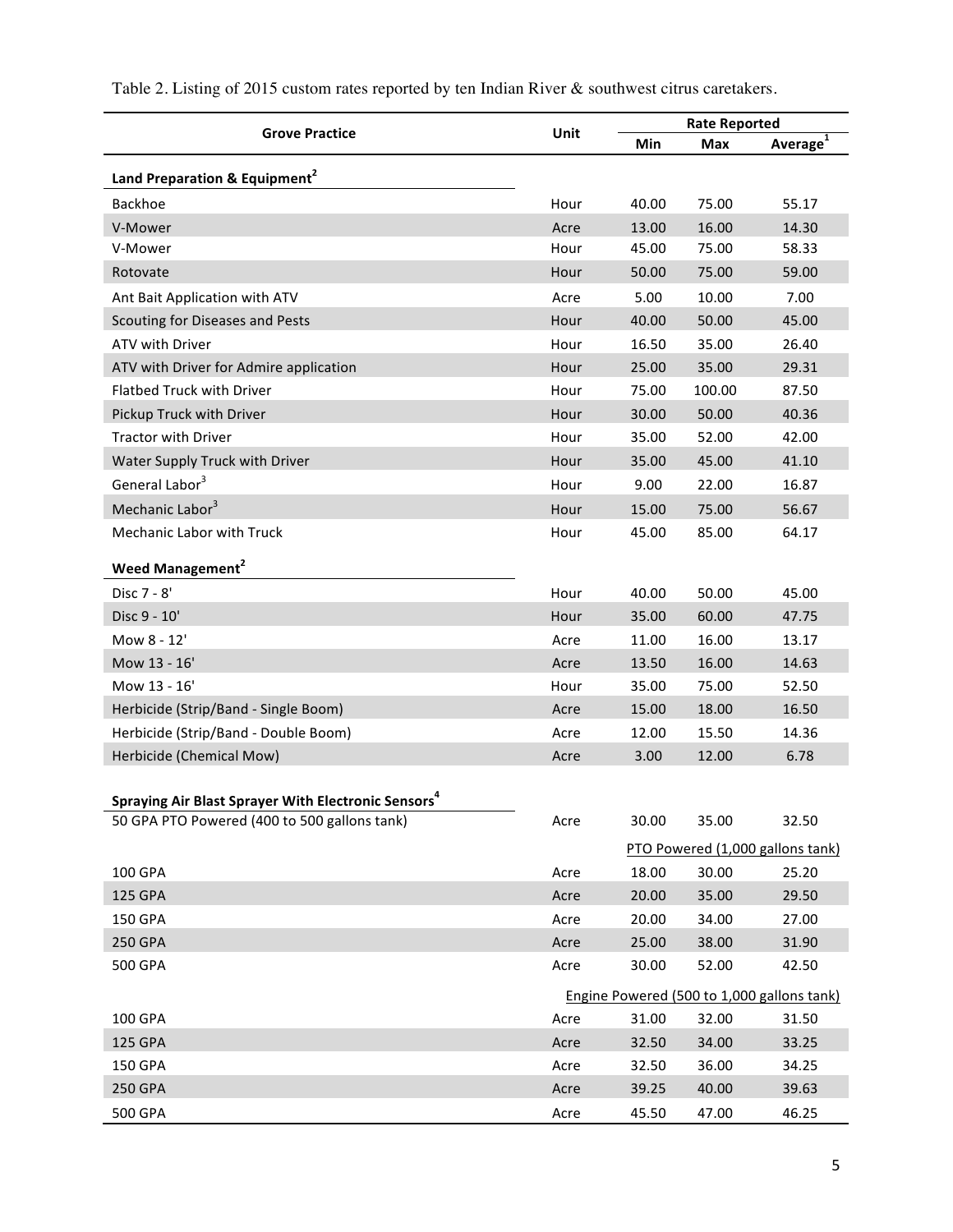| <b>Grove Practice</b><br>Unit                                                     |              | <b>Rate Reported</b> |                      |               |  |
|-----------------------------------------------------------------------------------|--------------|----------------------|----------------------|---------------|--|
|                                                                                   | Min          | Max                  | Average <sup>1</sup> |               |  |
| Irrigation <sup>2</sup>                                                           |              |                      |                      |               |  |
| Start/Stop, System Supervision                                                    | Hour         | 16.00                | 40.00                | 31.50         |  |
| Start/Stop, System Supervision                                                    | Run          | 25.00                | 50.00                | 34.60         |  |
| Maintenance of Drip System <sup>5</sup>                                           | Hour         | 13.00                | 14.00                | 13.50         |  |
| Maintenance of Microsprinkler System <sup>3</sup>                                 | Hour         | 13.00                | 20.00                | 16.38         |  |
| <b>Water Furrow Disc</b>                                                          | Hour         | 35.00                | 50.00                | 45.55         |  |
| <b>Water Furrow Cleaner</b>                                                       | Hour         | 42.00                | 50.00                | 46.00         |  |
| Water Furrow Shaper                                                               | Hour         | 37.00                | 100.00               | 68.50         |  |
| Ditch Mower                                                                       | Hour         | 45.00                | 90.00                | 61.30         |  |
| Rotary Ditcher or Auger                                                           | Hour         | 38.50                | 50.00                | 47.70         |  |
| Fertilizer <sup>2</sup>                                                           |              |                      |                      |               |  |
|                                                                                   |              | 29.00                |                      |               |  |
| Injection of Liquid Fertilizer into Irrigation System<br>Fertilizer- every middle | Hour<br>Acre | 7.00                 | 50.00<br>12.00       | 42.50<br>9.00 |  |
| VRT Spreader - every middle                                                       | Acre         | 8.00                 | 13.50                | 11.55         |  |
| VRT Spreader - every other middle                                                 | Acre         | 8.00                 | 11.50                | 9.63          |  |
| Lime or Dolomite                                                                  | Acre         | 10.00                | 12.00                | 11.00         |  |
| Hand Spread <sup>5</sup>                                                          |              |                      |                      |               |  |
|                                                                                   | Hour         | 16.00                | 35.00                | 22.78         |  |
| Pruning <sup>2</sup>                                                              |              |                      |                      |               |  |
| Single side                                                                       | Acre         | 18.00                | 30.00                | 24.00         |  |
| Self Propelled Double Side                                                        | Acre         | 24.00                | 30.00                | 27.00         |  |
| <b>Tractor Mounted</b>                                                            | Acre         | 35.00                | 40.00                | 37.50         |  |
| Brush Removal (push out of the grove)                                             | Hour         | 70.00                | 75.00                | 72.50         |  |
| <b>Mow Brush</b>                                                                  | Hour         | 12.00                | 65.00                | 35.50         |  |
| Front-end Loader                                                                  | Hour         | 75.00                | 75.00                | 75.00         |  |
| <b>Tree Removal</b>                                                               |              |                      |                      |               |  |
| <b>Tree Clipping</b>                                                              | Hour         | 70.00                | 85.00                | 76.67         |  |
| <b>Grinding Clipped Tree</b>                                                      | Hour         | 160.00               | 230.00               | 195.00        |  |
| Hauling Clipped Tree Out of Grove                                                 | Hour         | 75.00                | 85.00                | 80.00         |  |
| Grinding Tree in place                                                            | Hour         | 160.00               | 230.00               | 195.00        |  |
| Front-end Loader                                                                  | Hour         | 70.00                | 85.00                | 76.25         |  |
| <b>Grove Management</b>                                                           |              |                      |                      |               |  |
| <b>Grove Care Supervision</b>                                                     | Acre/Month   | 3.00                 | 10.00                | 5.31          |  |
| <b>Chemical/Handling Supervision</b>                                              | Percent      | 5.00                 | 15.00                | 11.17         |  |
| Marketing and Fruit Handling                                                      | Box          | 0.05                 | 1.05                 | 0.34          |  |
| Travel/Set up Charge                                                              | Hour         | 50.00                | 100.00               | 66.67         |  |

Table 2. Listing of 2015 custom rates reported by ten Indian River & southwest citrus caretakers (cont'd).

 $^1$  Calculated by averaging the total number of data points reported.

<sup>2</sup> Rates include labor and equipment.<br><sup>3</sup> Rates only include labor.

 $4$  Rates are based on every middle application.

 $^5$  Some rates include labor and equipment and others only include labor.